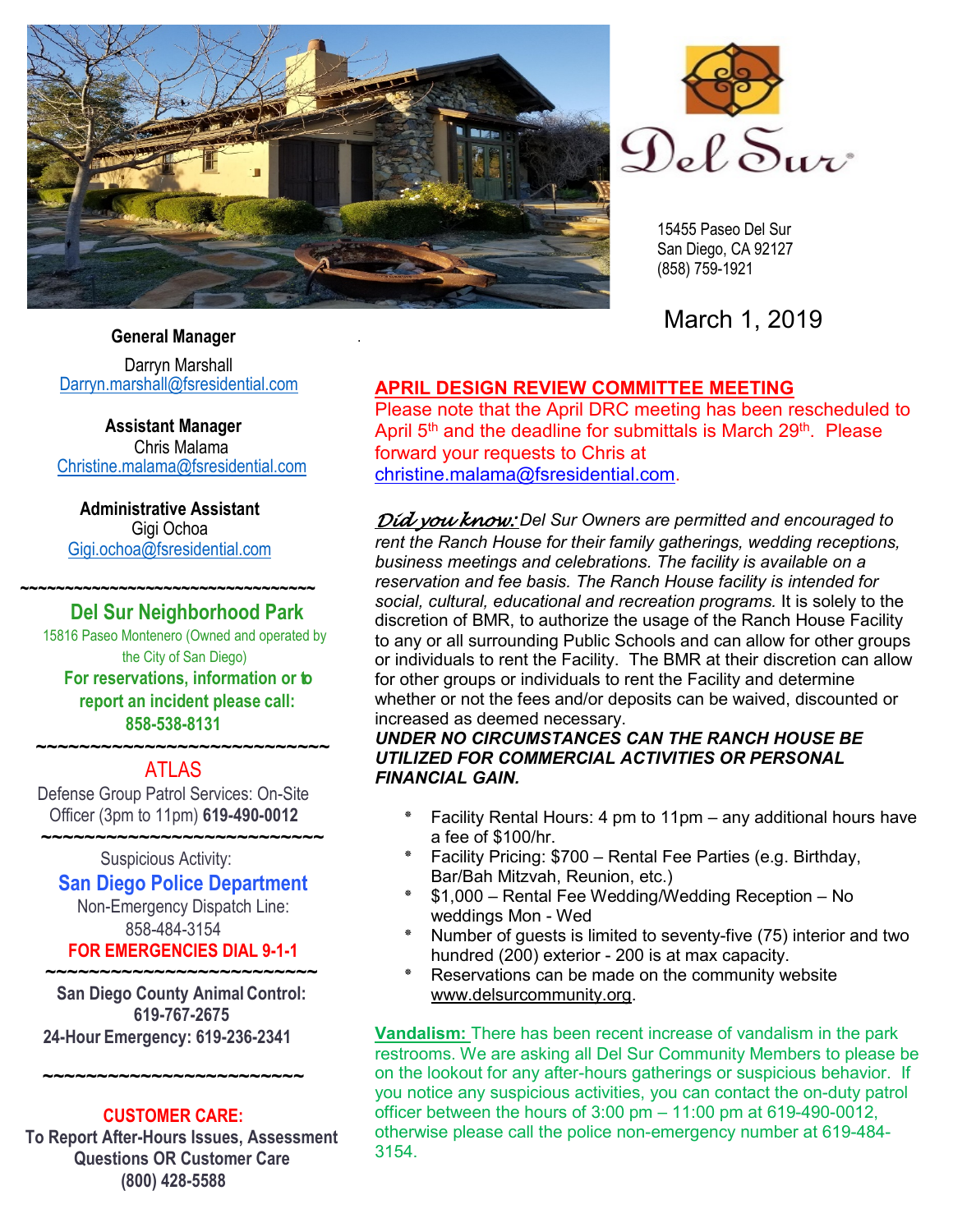

that everyone has a great time and gets home safe!

# **Wine Tasting:**

**When:** April 13, 2019 **Time:** 6:00 pm - 9:00 pm **Where:** Del Sur Ranch House 15455 Paseo Del Sur San Diego, CA 92127

**What:** Featuring local wineries, Del Sur residents will get a chance to taste wine paired with delicious bites. Bottles will be available to purchase. Once you have tasted them all, head over to our bar to sip on a glass of your favorite.

 **Note:** We love throwing these adult socials! Please be responsible and be sure to have a sober ride home or plan on walking. We want to ensure

**RSVP:** You must purchase a ticket to attend this event. You are **required** to show your Del Sur ID Card at our welcome table in order to attend the event. Even if you have purchased a ticket, if you do not have your ID card, we will refund your money and ask you to leave. RSVP

**Please note: Only CSC residents are allowed to attend this event. Guests are not permitted at this event. Tickets:** Tickets will be on sale soon a[t www.delsurcsc.org.](http://www.delsurcsc.org/)



## *Slow-Cooker Spicy Fajita Soup*

## Ingredients:

2 medium yellow onions, sliced

- 2 green peppers, cored, seeded, and sliced into strips
- 1/2 cup frozen corn, thawed
- 1 (14-ounce) can diced tomatoes
- 1 tablespoon chopped garlic
- 2 tablespoons chile powder, divided
- 1 chipotle pepper in adobo sauce, chopped
- (reserve adobe for Creamy Mexican Dip)
- 1 quart chicken broth
- Kosher salt and freshly ground black pepper
- 2 cups canola oil, for frying
- 12 corn tortillas, cut into eighths
- 1 cup Monterey Jack cheese, shredded
- 2 scallions, sliced

## Directions:

- 1. In the sleeve of a slow cooker, add the onions, peppers, corn, tomatoes, garlic, 1 tablespoon chile powder, chipotle, and broth. Season with and salt and pepper, to taste. Cook on low for 4 to 6 hours.
- 2. In a deep skillet over medium heat, add the canola oil and heat to 365 degrees F. Fry the tortilla pieces until brown and crispy, 1 to 2 minutes. Drain on brown paper and immediately season with salt and the remaining 1 tablespoon chile powder. (Reserve half the chips for Online Round 2 Recipe Creamy Mexican Dip with Spiced Chips.)
- 3. Preheat the broiler.
- 4. (Reserve 1 cup of the onion and pepper mixture for Round 2 Recipe Creamy Mexican Dip with Spiced Chips.) Ladle the soup into ovenproof bowls or crocks and top each with 2 tablespoons cheese. (Reserve remaining 1/2 cup cheese for Round 2 Recipe Crispy Steak Sandwiches.) Put the bowls on a sheet pan and put under the broiler until the cheese is brown and bubbly, 1 to 2 minutes. Garnish with scallions and serve.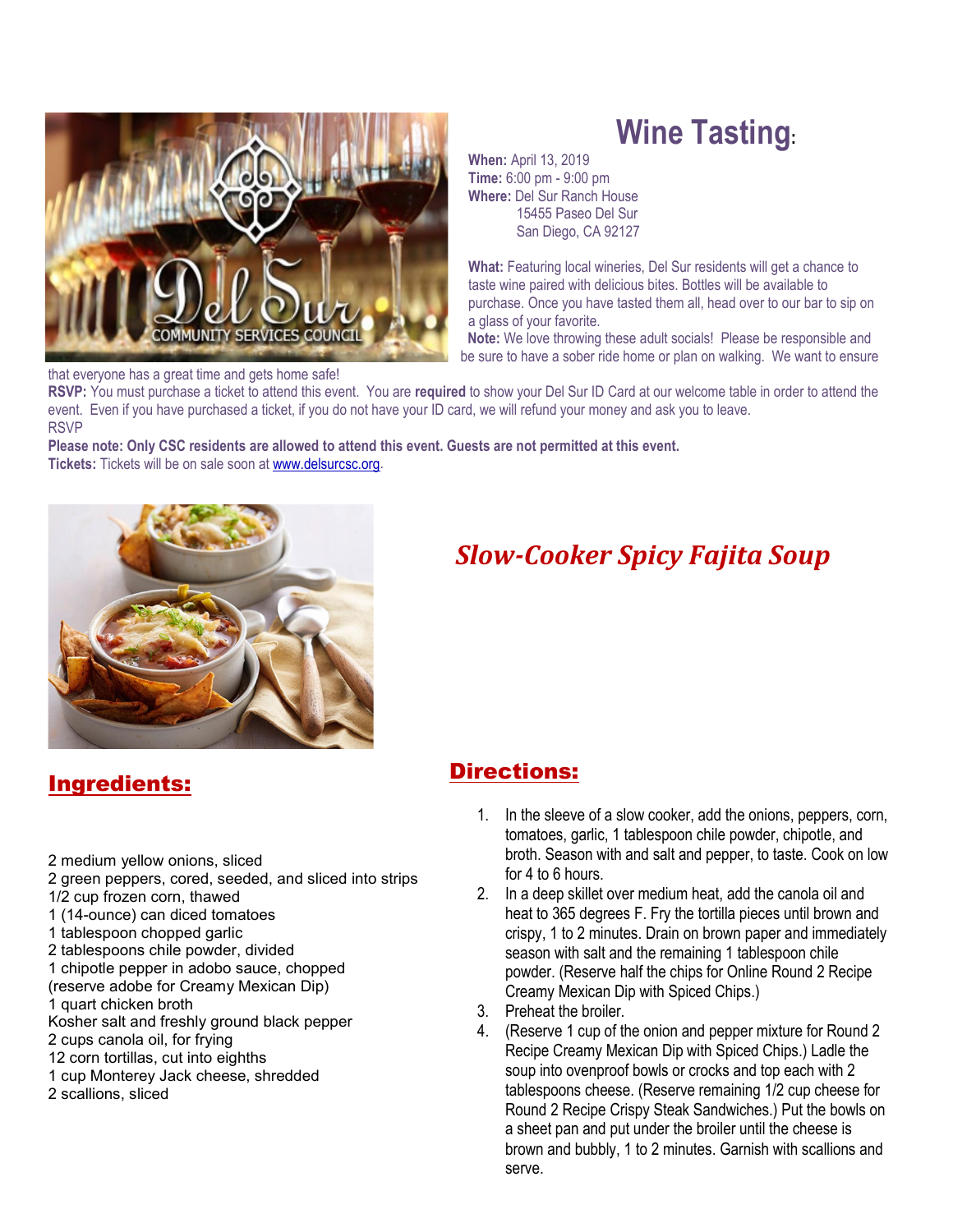## **Community Services Council vs Del Community Association**

|                        | <b>CSC</b>                                                                                                                                                                                   | <b>DEL SUR COMMUNITY ASSOCIATION</b>                                                                                                                                                            |
|------------------------|----------------------------------------------------------------------------------------------------------------------------------------------------------------------------------------------|-------------------------------------------------------------------------------------------------------------------------------------------------------------------------------------------------|
| <b>Boards</b>          | 5 Directors                                                                                                                                                                                  | 5 Directors                                                                                                                                                                                     |
| <b>Purpose</b>         | Funds & organizes all<br><b>Community Events,</b><br>including Movie Nights,<br>Concerts, Holiday<br>Events, etc.<br>*<br>Promotes and supports<br>resident Driven<br><b>Community Clubs</b> | Upkeep and Maintenance of<br>common areas: including private<br>parks, mail boxes, etc.<br>Enforcement of Covenants,<br><b>Conditions and Restrictions</b><br>₩<br><b>Oversee Design Review</b> |
| <b>Source of Funds</b> | Enhancement Fee on the Sale of                                                                                                                                                               | <b>Monthly HOA Dues</b>                                                                                                                                                                         |
|                        | homes in Del Sur                                                                                                                                                                             |                                                                                                                                                                                                 |
| <b>Meeting</b>         | Meet quarterly $-4$ <sup>th</sup> Wednesday                                                                                                                                                  | <b>Monthly Executive Meetings:</b>                                                                                                                                                              |
| <b>Schedule</b>        | - January, April, July & October                                                                                                                                                             | <b>Open Session Meetings:</b>                                                                                                                                                                   |
|                        | (April & October are in the                                                                                                                                                                  | Are now being held on the 4th                                                                                                                                                                   |
|                        | evening and open to CSC                                                                                                                                                                      | Tuesday of every odd month (Jan,                                                                                                                                                                |
|                        | residents.                                                                                                                                                                                   | Mar, May, Jul, Sept, and Nov). See                                                                                                                                                              |
|                        |                                                                                                                                                                                              | www.delsurcommunity.org for details                                                                                                                                                             |
| <b>Fiscal Year</b>     | $June - May$                                                                                                                                                                                 | June - May                                                                                                                                                                                      |
| <b>Website</b>         | www.delsurcsc.org - For all                                                                                                                                                                  | www.delsurcommunity.org - For all                                                                                                                                                               |
|                        | <b>Event and Reservation</b>                                                                                                                                                                 | Association related Information                                                                                                                                                                 |
|                        | Information                                                                                                                                                                                  |                                                                                                                                                                                                 |

Did you know that the CSC is independent from the Del Sur Community Association and both entities have their own areas of responsibility?